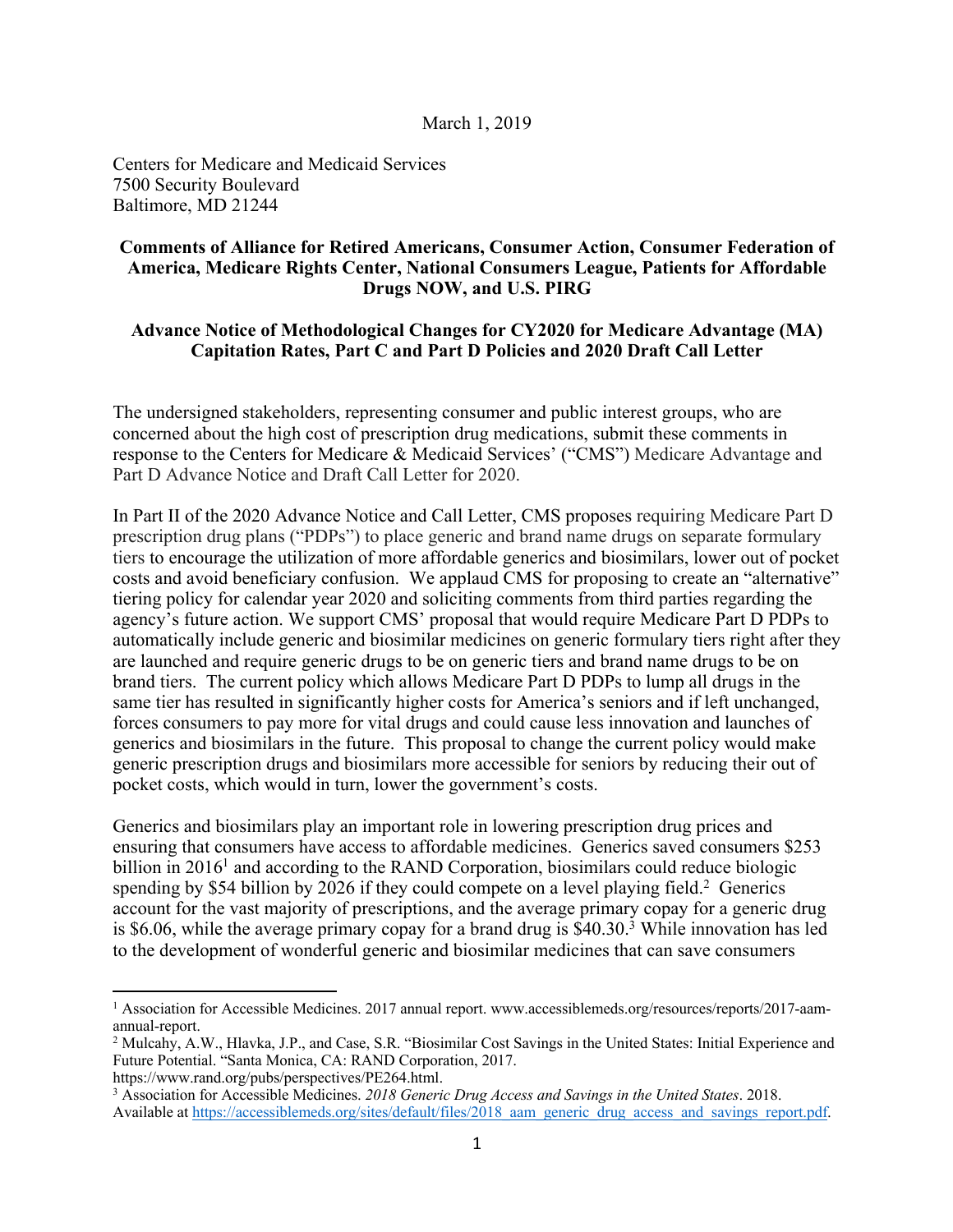billions of dollars, they can only benefit consumers if the health plans make them accessible and affordable to patients.

The Medicare Part D prescription drug benefit provides coverage to millions of people, covering 43.9 million Americans in 2018.<sup>4</sup> Generic drugs have reduced individual costs for patients and saved Medicare Part D billions of dollars.<sup>5</sup> Today, the vast majority of Medicare Part D plans with prescription drug coverage use a five tier benefit structure for prescription drugs, with two generic tiers, two brand tiers, and a specialty tier.<sup>6</sup> They have flexibility in how they design their formularies and tiers as long they meet CMS nondiscrimination requirements.<sup>7</sup> Historically, though, a generic tier included generic drugs, and a brand tier included brand drugs. By keeping them separate, consumers' out of pocket spending was less.

Over the course of time, however, Medicare Part D PDPs started to move some generic drugs into higher tiers, which resulted in higher copays and out of pocket costs for consumers and higher costs for the federal government. According to a 2018 Avalere study, from 2011 to 2015, generic drugs, which were traditionally placed in tier 1, the lowest tier, have increasingly been moved to higher tiers.<sup>8</sup> The shifting of generics from lower to higher tiers has had a dramatic impact on out of pocket patient costs and cost sharing. Indeed, total out of pocket patient costs for the same group of generic drugs increased by \$6.2 billion between 2011 and 2015, an increase of 93%**.** <sup>9</sup> It is projected that seniors are paying an average of \$1,000 in extra out of pocket costs.<sup>10</sup> Furthermore, from 2016 to the present, this misapplication of tiers led to higher out of pocket costs for seniors by \$22 billion.<sup>11</sup> Astonishingly, this increase in out of pocket patient costs along with the movement from tier 1 to higher tiers happened for all generics even though actual generic prices were stable and in some cases actually decreasing.<sup>12</sup> Indeed, the Government Accountability Office reviewed the price trends of generics from 2010 to 2015 and found that generic prices declined by 59% for all drugs and declined by 14% for a constant group of generics.13

Since 2016, when CMS explicitly allowed plan sponsors to create a "non preferred drug tier", Medicare Part D PDPs started to place even more lower cost generics in branded drug tiers, which resulted in higher copays and out of pocket costs for seniors desiring to purchase generics.<sup>14</sup> Ironically, under this system, seniors could pay less out of pocket costs for more expensive brand drugs. The current policy effectively dissuades seniors from purchasing lower cost generics and encourages them to purchase higher cost brand drugs, which raises the costs to

- $<sup>5</sup>$  Id.</sup>
- $6$  Id.

<sup>8</sup> Id.  $9$  Id.

 $\overline{a}$ <sup>4</sup> Avalere Health. *Generic Drugs in Medicare Part D: Trends in Tier Structure and Placement*. May 22nd, 2018. Available at https://avalere.com/press-releases/seniors-pay-more-for-generics-in-medicare-prescription-drug-plansdespite-stable-prices.

 $7$  Id.

<sup>10</sup> Id.

<sup>11</sup> Avalere Health, *Effect of Potential Policy Change to Part D Generic Tiering on Patient Cost Sharing and Part D Plan Costs,* February 28, 2019. Available at https://avalere.com/insights/effect-of-potential-policy-change-to-partd-generic-tiering-on-patient-cost-sharing-and-part-d-plan-costs.  $12 \bar{Id}$ .

<sup>13</sup> Government Accountability Office. *Generic Drugs Under Medicare*. August 2016. Available at https://www.gao.gov/products/GAO-16-706. 14 Avalere Health. May 2018 Report.